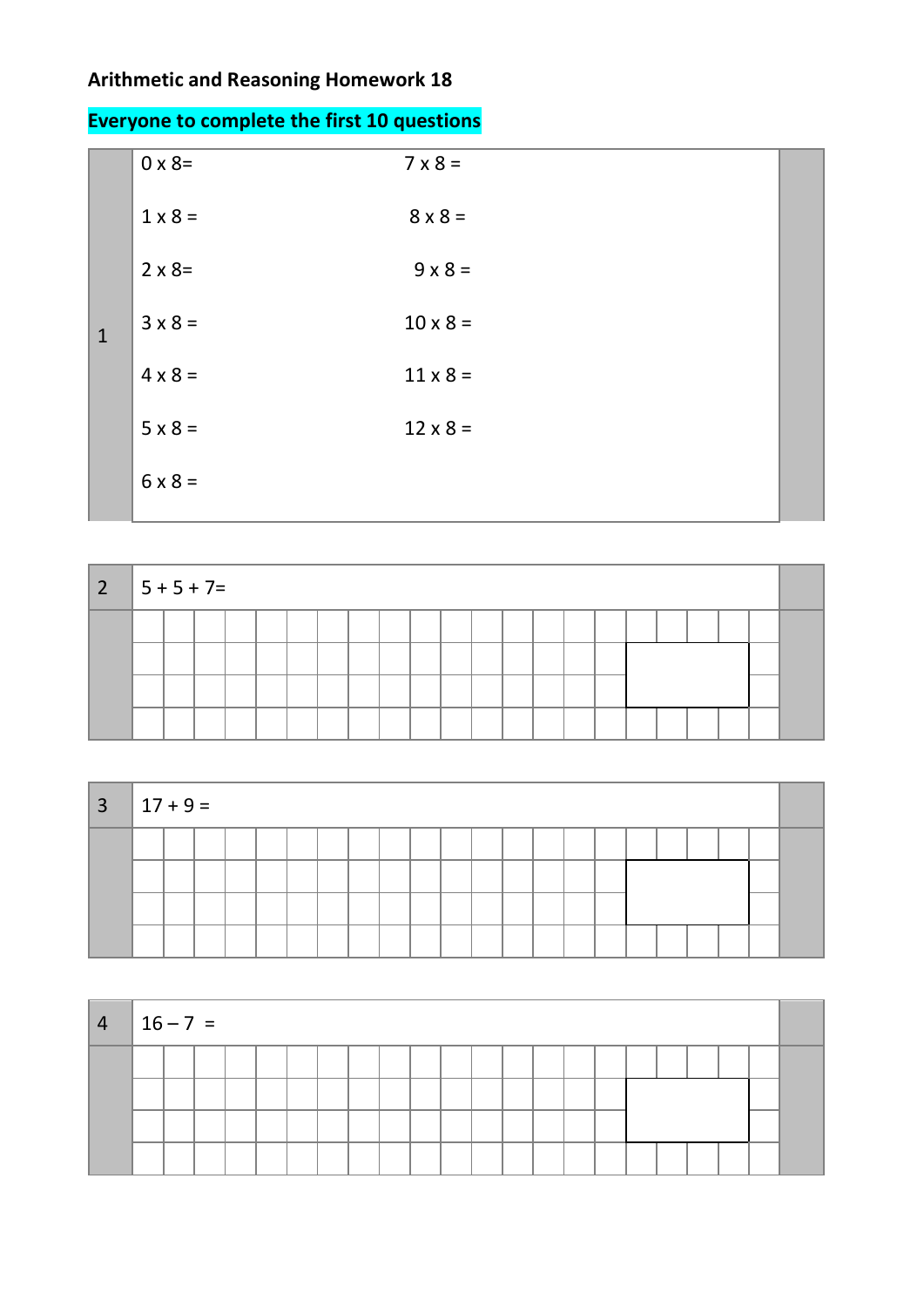|  |  | $+ 43 = 83$ |  |  |  |  |  |  |  |  |  |
|--|--|-------------|--|--|--|--|--|--|--|--|--|
|  |  |             |  |  |  |  |  |  |  |  |  |
|  |  |             |  |  |  |  |  |  |  |  |  |
|  |  |             |  |  |  |  |  |  |  |  |  |
|  |  |             |  |  |  |  |  |  |  |  |  |

|  | Count the sides of this shape.                     |  |
|--|----------------------------------------------------|--|
|  | How many does it have?<br>What is the name of this |  |
|  | shape?                                             |  |
|  | Is it regular or irregular?                        |  |
|  |                                                    |  |

| Use these words to complete the sentences.<br>week<br>minutes<br>days |  |
|-----------------------------------------------------------------------|--|
| There are $7 \_$ in a $\_$ .                                          |  |
| $\_$ in half an hour.<br>There are 30                                 |  |

| 8 |                           |  |
|---|---------------------------|--|
|   | Circle the vertical line. |  |
|   |                           |  |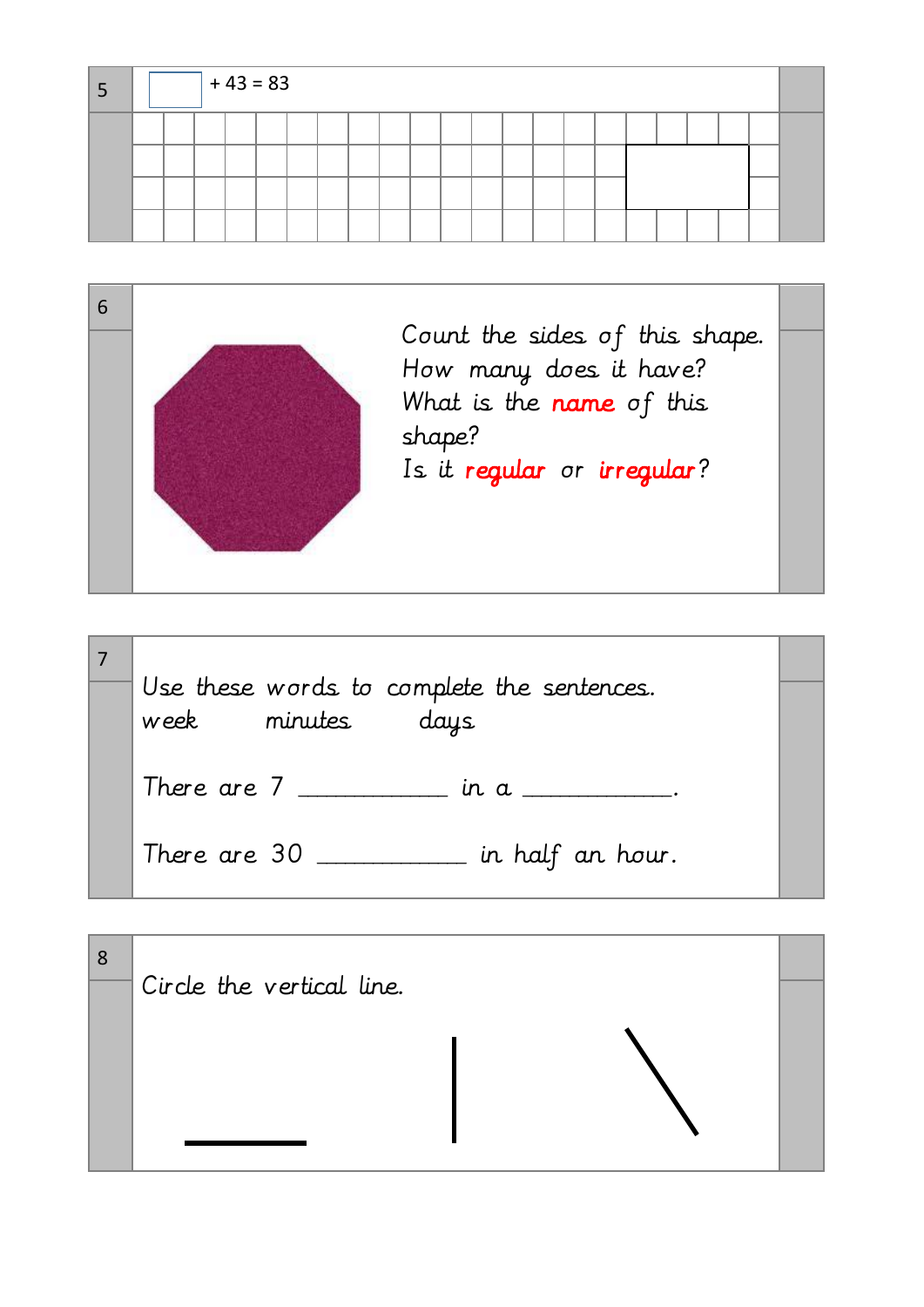

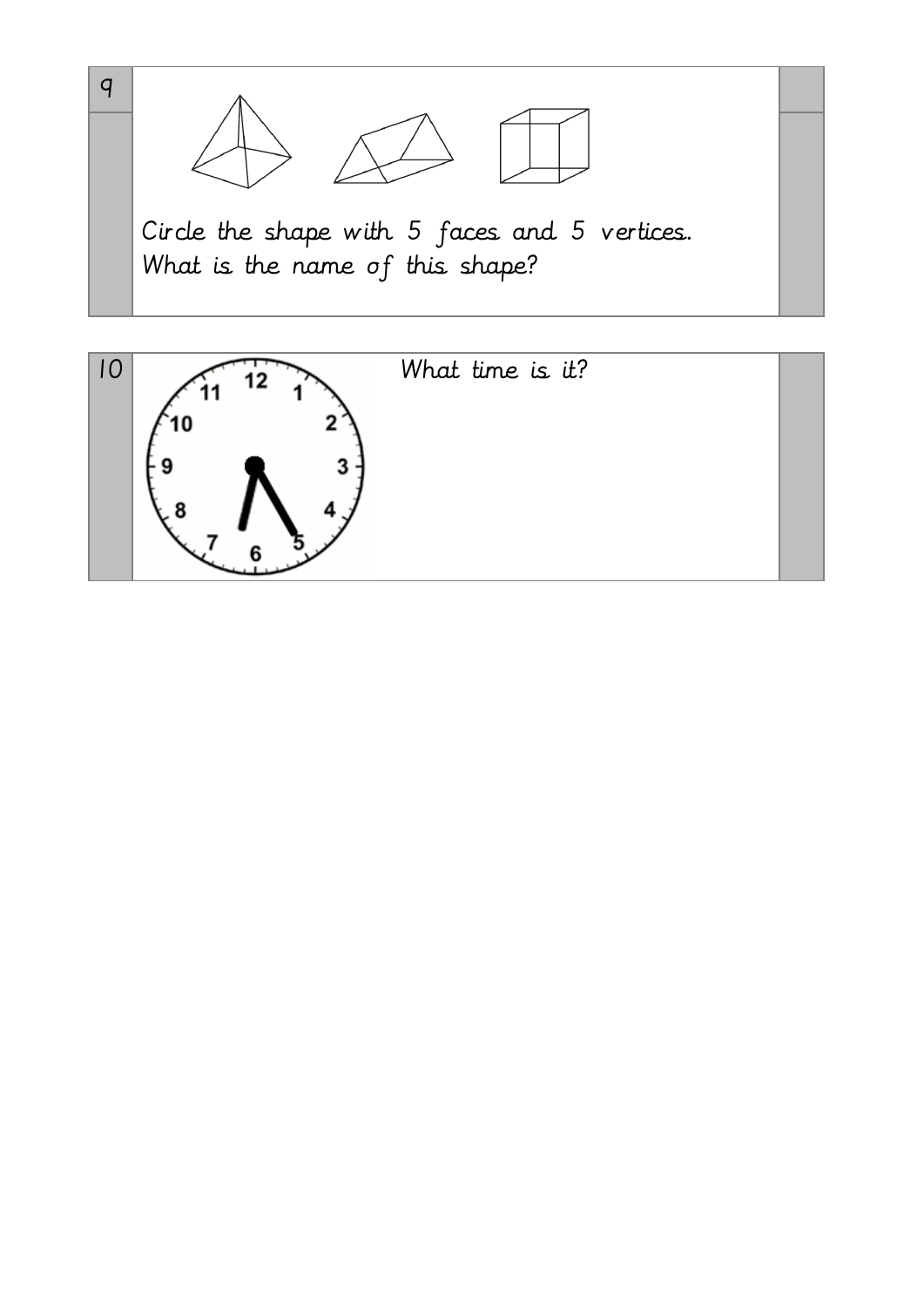| 11 |  |  |  | $+479=795$ |  |  |  |  |  |  |  |
|----|--|--|--|------------|--|--|--|--|--|--|--|
|    |  |  |  |            |  |  |  |  |  |  |  |

| 12 |  |  |  |  |  |  |  | Two hundred and seven more than three hundred and ninety five is? |  |  |  |  |  |  |  |  |  |  |  |
|----|--|--|--|--|--|--|--|-------------------------------------------------------------------|--|--|--|--|--|--|--|--|--|--|--|
|    |  |  |  |  |  |  |  |                                                                   |  |  |  |  |  |  |  |  |  |  |  |
|    |  |  |  |  |  |  |  |                                                                   |  |  |  |  |  |  |  |  |  |  |  |
|    |  |  |  |  |  |  |  |                                                                   |  |  |  |  |  |  |  |  |  |  |  |
|    |  |  |  |  |  |  |  |                                                                   |  |  |  |  |  |  |  |  |  |  |  |

| $13 \left  \frac{5}{6} \text{ of } 36 \right $ |  |  |  |  |  |  |  |  |  |  |  |
|------------------------------------------------|--|--|--|--|--|--|--|--|--|--|--|
|                                                |  |  |  |  |  |  |  |  |  |  |  |
|                                                |  |  |  |  |  |  |  |  |  |  |  |
|                                                |  |  |  |  |  |  |  |  |  |  |  |
|                                                |  |  |  |  |  |  |  |  |  |  |  |

| 14 | 796 is<br>more than 334 |  |  |  |  |  |  |  |  |  |  |  |  |  |  |  |
|----|-------------------------|--|--|--|--|--|--|--|--|--|--|--|--|--|--|--|
|    |                         |  |  |  |  |  |  |  |  |  |  |  |  |  |  |  |
|    |                         |  |  |  |  |  |  |  |  |  |  |  |  |  |  |  |

|  | $15 98+$<br>$= 62 + 56$ |  |  |  |  |  |  |  |  |  |  |  |  |  |  |  |
|--|-------------------------|--|--|--|--|--|--|--|--|--|--|--|--|--|--|--|
|  |                         |  |  |  |  |  |  |  |  |  |  |  |  |  |  |  |
|  |                         |  |  |  |  |  |  |  |  |  |  |  |  |  |  |  |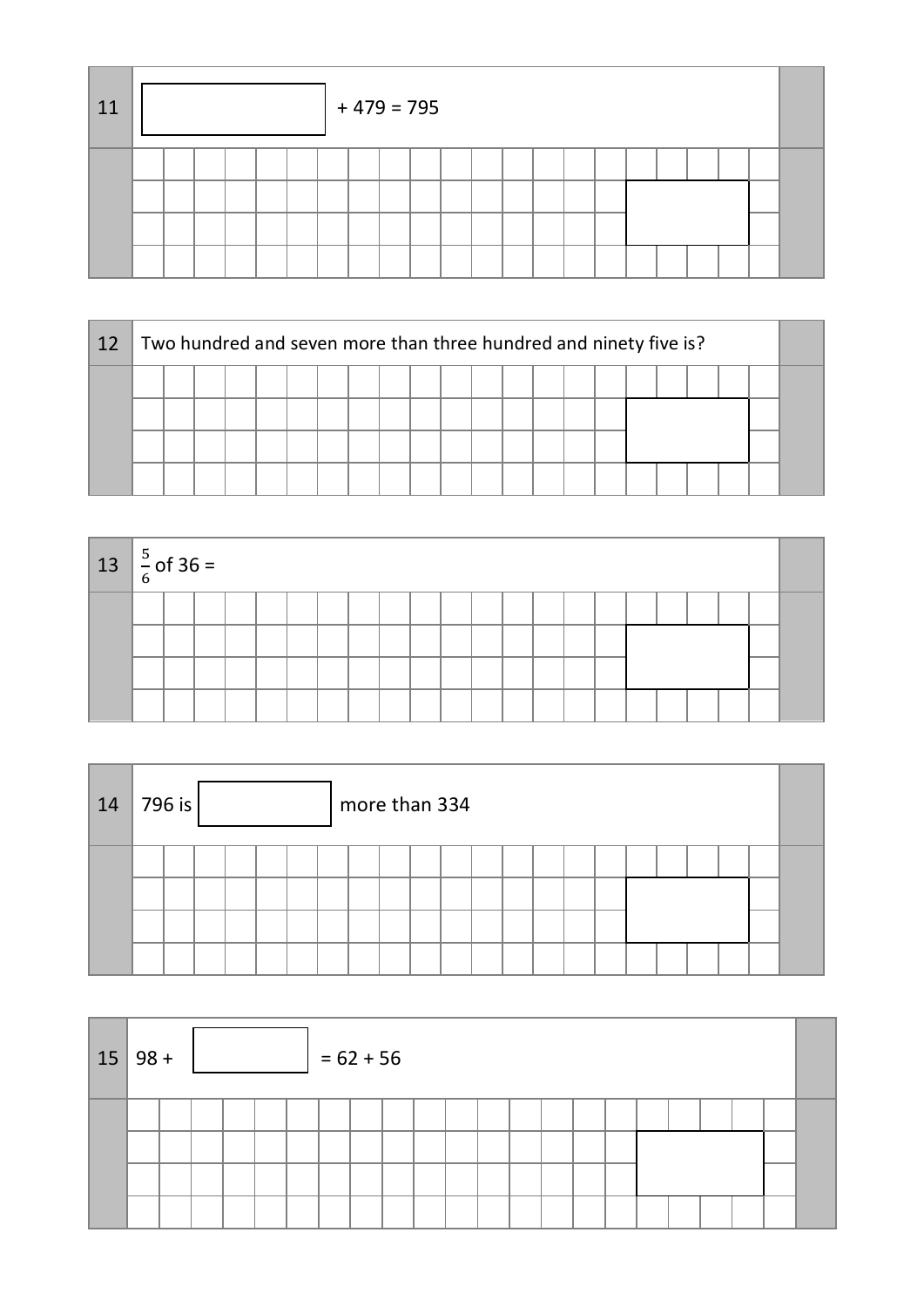

| 17 |                                                     |
|----|-----------------------------------------------------|
|    | My friend left my house at 4:25pm. She stayed for 3 |
|    | hours 50 minutes.                                   |
|    |                                                     |
|    | What time did she arrive?                           |
|    |                                                     |
|    |                                                     |
|    |                                                     |
|    |                                                     |

| 18 | What is the <b>perimeter</b> of this |      | 18cm |      |
|----|--------------------------------------|------|------|------|
|    | shape?                               |      |      |      |
|    | 6cm                                  |      |      |      |
|    |                                      | 10cm |      | 24cm |
|    |                                      | 18cm |      |      |
|    |                                      |      |      |      |
|    |                                      |      |      |      |
|    |                                      |      | 8cm  |      |
|    | (Not drawn to scale)                 |      |      |      |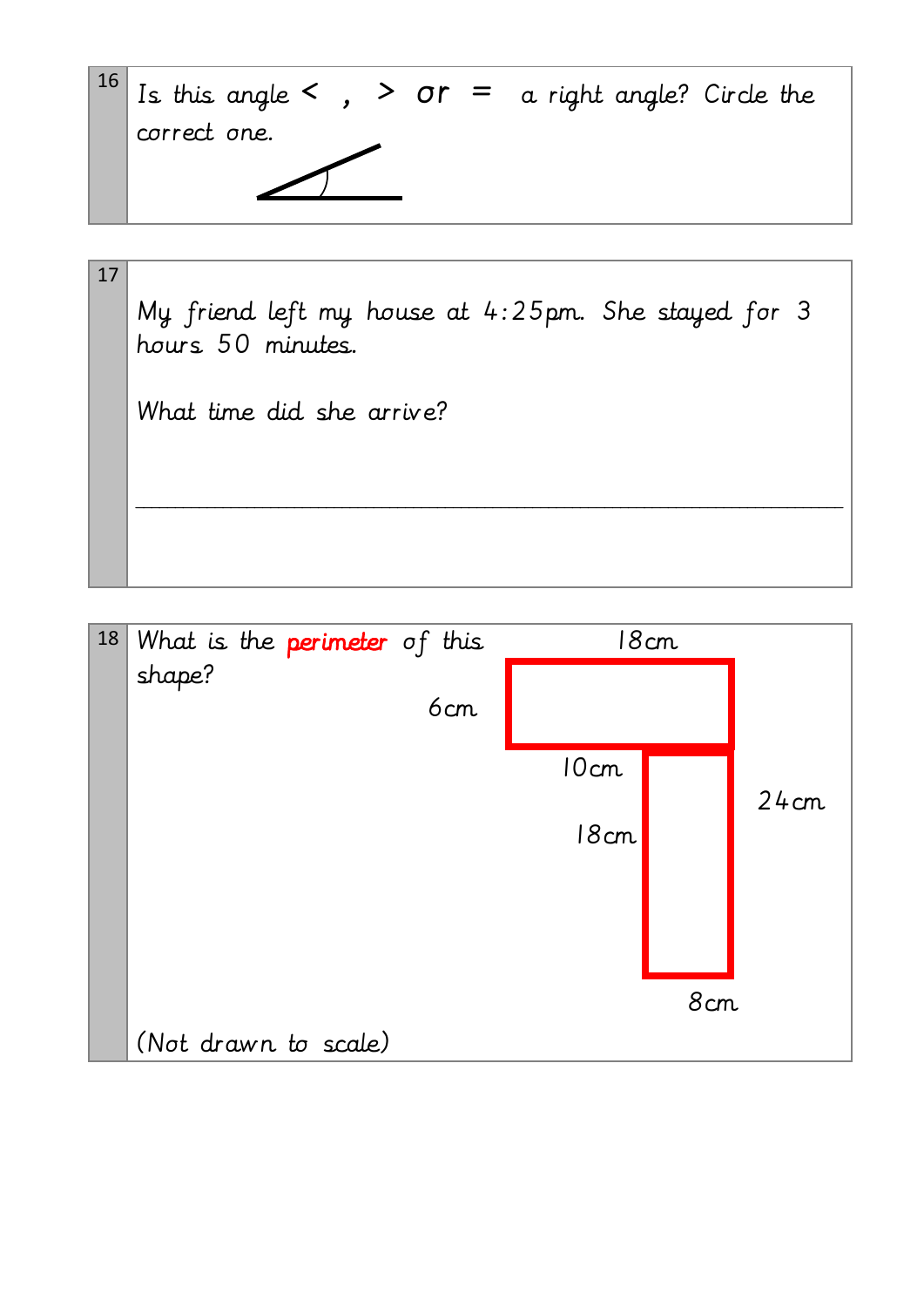| 19 |                  |                    |                    |                       |
|----|------------------|--------------------|--------------------|-----------------------|
|    | Name of<br>shape | Number of<br>faces | Number of<br>edges | Number of<br>vertices |
|    |                  |                    |                    |                       |